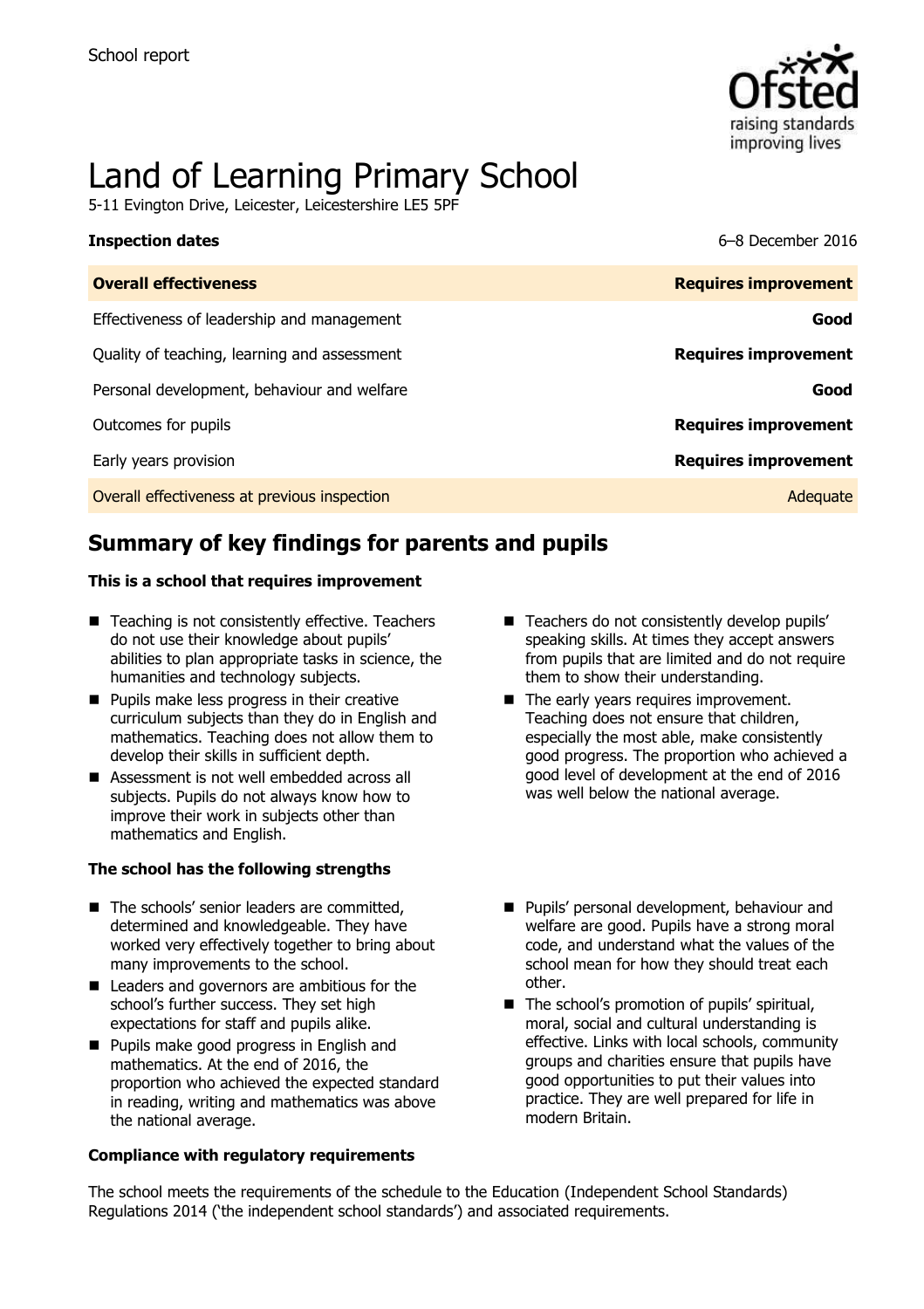

# **Full report**

### **What does the school need to do to improve further?**

- Improve teaching, learning and assessment by ensuring that:
	- activities in science and humanities build on pupils' knowledge and skills and enable them to make the same good progress in these subjects that they make in English and mathematics
	- teachers use assessment consistently well in all subjects to enable pupils to know how to improve their work
	- teachers across the school develop pupils' speaking skills consistently well.
- $\blacksquare$  Improve the early years by ensuring that:
	- teachers ask questions of children that challenge them to answer in full sentences and explain their answers
	- the most able children are given tasks that extend their learning and move them on to more-challenging work more quickly
	- all adults working with children intervene quickly when children lose focus to get them back on track with their learning.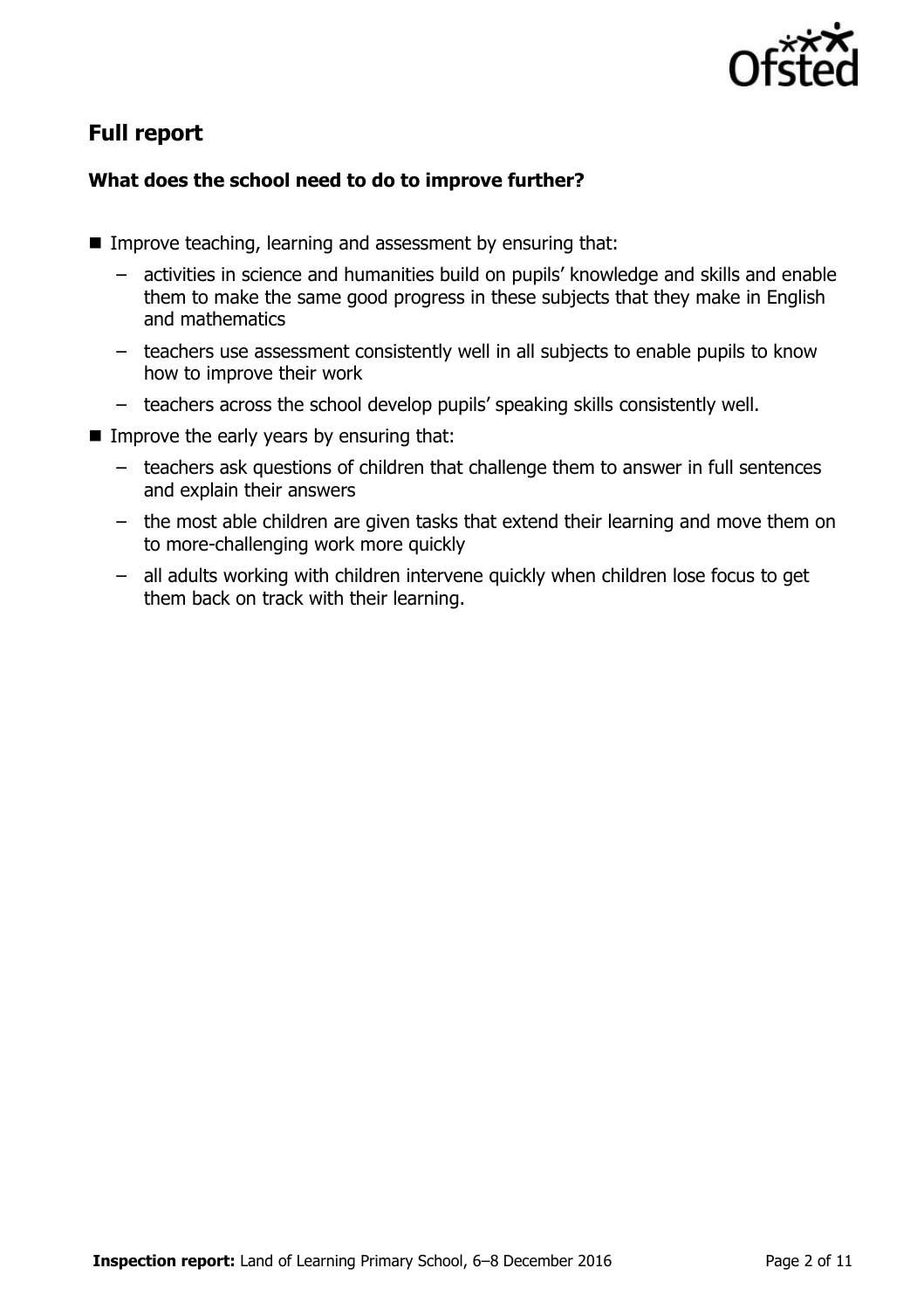

# **Inspection judgements**

#### **Effectiveness of leadership and management Good**

- Leaders are positive and determined role models. They have worked tirelessly and effectively since the previous inspection to bring about many improvements. They have a good understanding of the independent school standards and have ensured that these are met.
- Leaders are committed to ensuring that all staff, including support staff, are supported to develop and improve their practice. They carry out regular monitoring of teaching and other work, and use this information to set appropriate targets for staff development. Staff morale is high. As one teacher commented, 'I look forward to coming to work every day.'
- $\blacksquare$  The school has recently appointed phase leaders for the early years, key stage 1 and key stage 2. These new leaders bring much enthusiasm to their roles, but it is too soon to judge the impact of their work.
- The introduction of a new assessment system has allowed leaders to have an accurate overview of pupils' progress in English and mathematics and to identify and address any underachievement. The system is not as well embedded in other subjects, and leaders do not yet have a clear view of the progress that pupils make across the curriculum.
- Links with other schools are used to good effect. The headteacher is the chair of the local network of Muslim schools. This is a useful vehicle to share information and best practice.
- Leaders ensure that the promotion of British values is at the heart of the school's work. Pupils understand the importance of democracy, tolerance and respect, and can talk confidently about why it is important to respect those who are disabled, for example. The recent focus on the work of the suffragettes led one Year 4 pupil to comment, 'Men and women can do the same jobs now, because they are equal.'
- Leaders make the most of opportunities to develop pupils' understanding of British institutions. For example, the recent visit to the school by members of the Armed Forces was a good opportunity for pupils to learn about the army's peacekeeping missions in different countries, as well as the contribution made by Muslim soldiers in the first world war.
- **Pupils enjoy the many opportunities to learn about other faiths and cultures, for example** through the 'International Week'. Visits to and links with other local schools, faith and community groups ensure that pupils have good opportunities to put their values into practice.
- The curriculum makes adequate provision for pupils' different areas of learning. It is enhanced with a programme of visits, trips, and extra-curricular clubs. Pupils talked eagerly of their recent visit to Newark Museum, and of their enjoyment of activities such as sugar craft and robotics. The school's annual residential trip for Year 6 pupils continues to be a resounding success.
- Leaders' work to engage parents is having a positive impact. The workshops and other activities that leaders have arranged for parents have been well received. Parents who spoke with inspectors and who responded to the free-text service were overwhelmingly positive about the school and its leadership. One wrote, 'They provide much more than education, they give our children the opportunity to experience different cultures and faiths, learn about the wider community and become well-rounded, mature individuals.'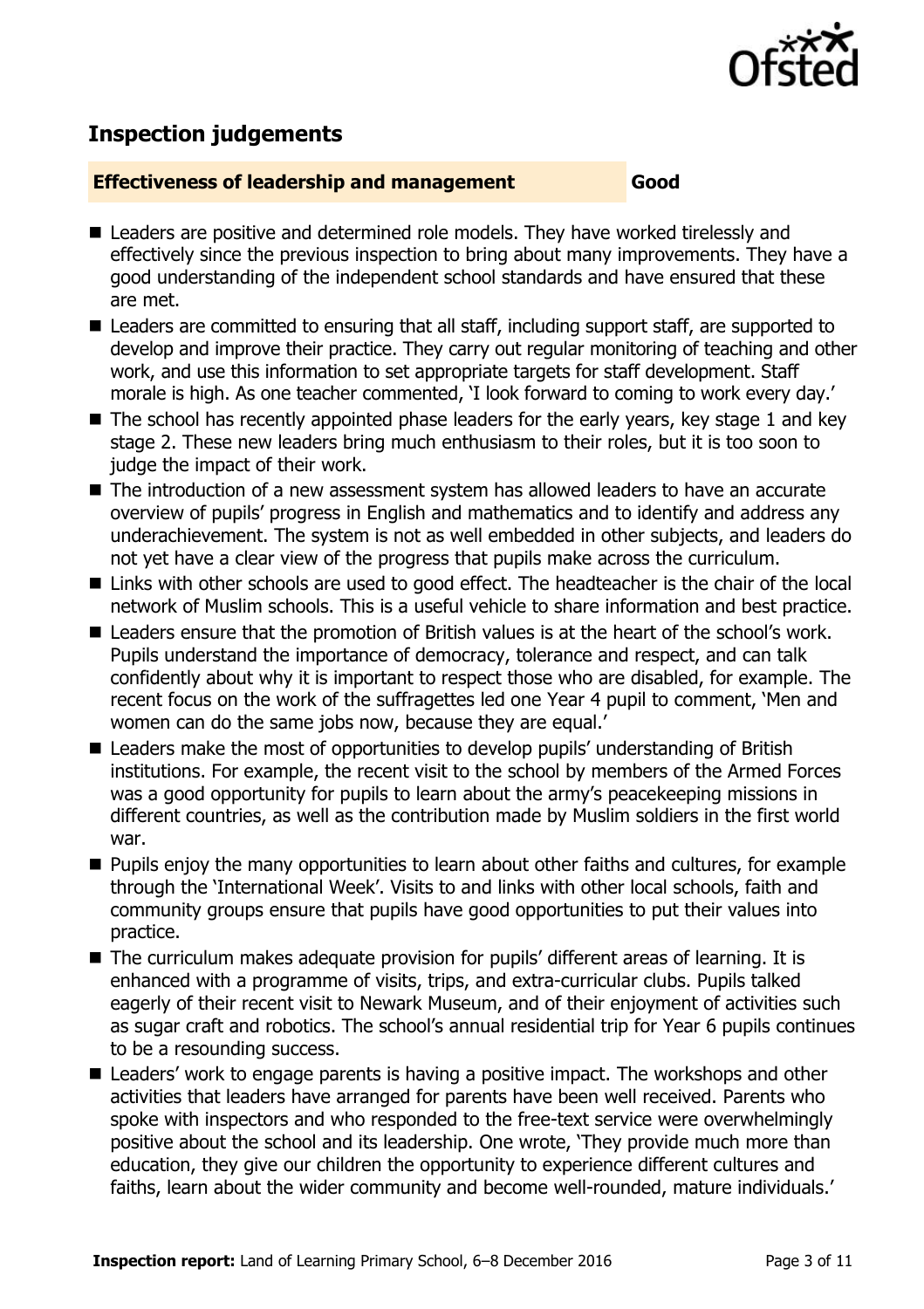

#### **Governance**

- Governors work effectively with leaders to develop the school's effectiveness.
- Through the regular meetings of the school committee, governors ensure that they are kept well informed about the work of the school.
- $\blacksquare$  In addition, the chair of the governing body meets with the headteacher on a weekly basis to review achievement data, records of teaching and learning and other aspects of the school's work.
- They ensure that the staff appraisal process is used well to support staff development and reward staff who are working effectively.
- Governors work well with leaders to set the strategic direction of the school, and to monitor the school's progress against its action plan.

#### **Safeguarding**

- $\blacksquare$  The arrangements for safeguarding are effective.
- Leaders have a good understanding of the relevant legislation and ensure that teachers and other staff are well trained to spot potential concerns. Staff who spoke with inspectors had a very clear understanding of their roles in safeguarding children, including their statutory duties regarding female genital mutilation. Leaders work well with other agencies, taking a proactive approach where they have had concerns and ensuring that relevant information is shared with the appropriate bodies. They ensure that there are adequate opportunities to teach pupils how to stay safe, whether online or in other situations, in the school curriculum.
- The school's safeguarding policy is in keeping with the relevant legislation and is published on the school's website.

#### **Quality of teaching, learning and assessment Fig. 2.1 Requires improvement**

- In subjects other than mathematics and English, teaching does not routinely build on what pupils are able to do. Inspectors saw several examples of pupils of different abilities completing the same work. This limited the progress made by the most and least able pupils.
- **Pupils do not have sufficient opportunities to develop their abilities in science, history,** geography and other subjects. Work completed in these subjects is often limited to factual recall, and does not allow pupils to practise and develop other skills in sufficient depth.
- Not all teachers provide opportunities for pupils to develop their oral skills. This is especially true in the lower years, where teachers sometimes ask questions that require limited answers from pupils.
- Assessment is used effectively to support teaching and learning in mathematics and English. However, it is not well embedded in other subjects and pupils do not always know how to improve their work in subjects other than English and mathematics.
- Teachers have good subject knowledge. In English and mathematics, they use this to set high expectations of what pupils should achieve. Pupils are motivated to be successful in these subjects.
- In English and mathematics, teachers ensure that work is set at the right level. The use of 'must/should/could' means that pupils know what is expected of them and can access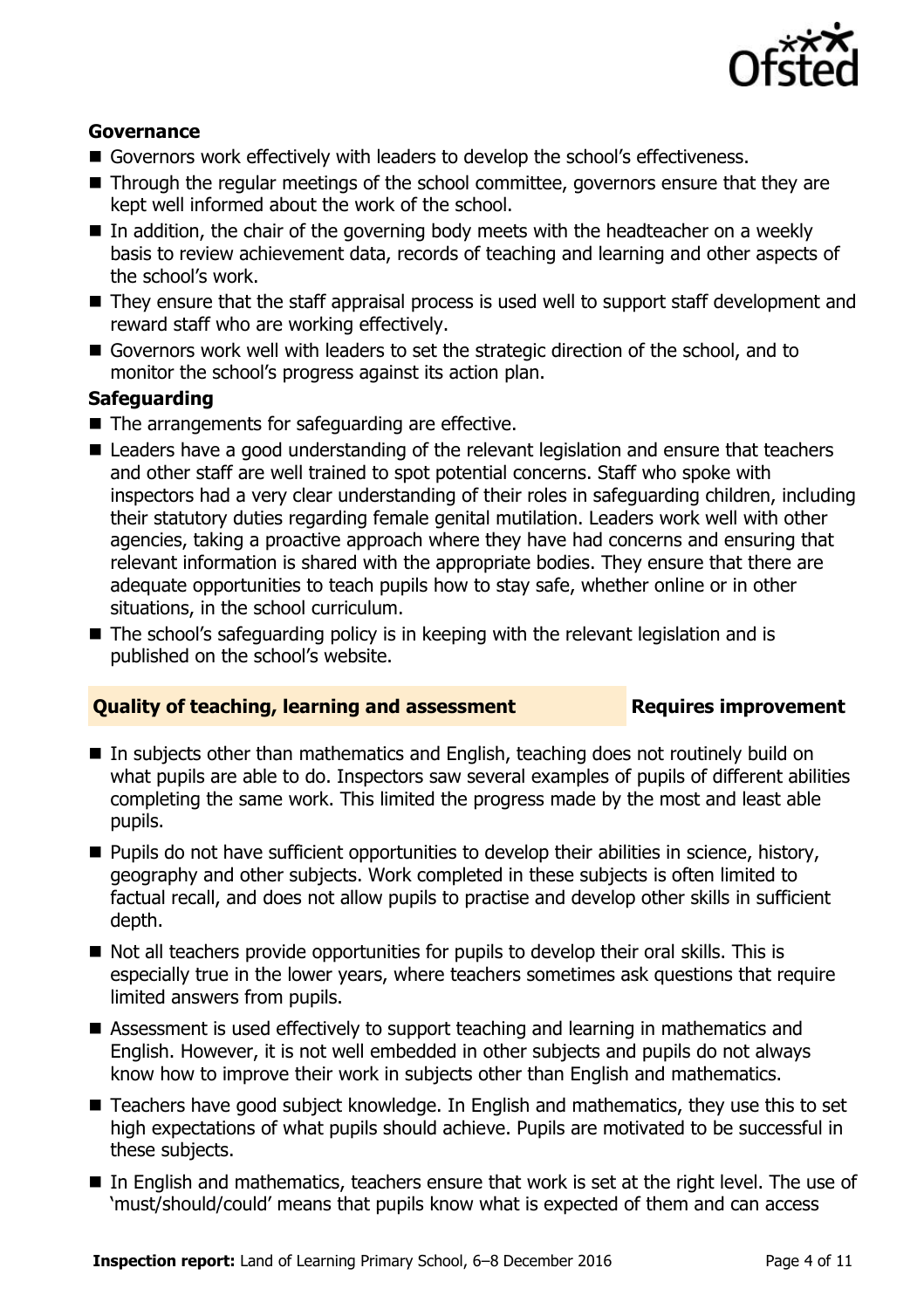

their learning effectively. The most able pupils are regularly challenged by their work in these subjects, and respond positively to the opportunity to tackle more difficult work.

- **Pupils have regular opportunities to read in class. The introduction of phonics teaching in** the lower years now means that those children who struggle to decode words get the help they need to develop their reading skills.
- Where learning is most effective, it is because teachers do not accept any less than pupils' best. This was most evident in a Year 6 class, where the teacher corrected pupils' grammar and insisted that pupils answered in full, well-constructed sentences and could justify their opinions.
- Teachers ensure that boys and girls are given equal opportunity to respond in class.

### **Personal development, behaviour and welfare Good**

#### **Personal development and welfare**

- The school's work to promote pupils' personal development and welfare is outstanding. Pupils are helped to become confident, mature young people who are well equipped for life in modern Britain.
- **Pupils know how to stay safe in a range of situations and trust their teachers to respond** to any concerns they have. The use of the 'share and care' boxes encourages pupils to feel a sense of responsibility for one another.
- **Pupils have a good understanding of the different types of bullying and work with leaders** to reduce bullying in school, which they say is very rare. The school council is active in helping leaders to promote anti-bullying messages in assembly, for example.
- Opportunities to learn about other faiths are enhanced through visits to other schools and faith groups. Such links are well used to develop collaboration and mutual learning. For example, the pupils' visit to a local Catholic school to deliver a presentation about Islam was well received.
- **Pupils have a keen sense of their responsibilities to the more vulnerable in society. They** regularly undertake fundraising for local charities and have developed links with local community groups such as Help the Aged and the Leicester City Sanctuary.

#### **Behaviour**

- The behaviour of pupils is good. In class, they focus well and are keen to succeed. They cooperate well when working on group tasks and instances of low-level disruption are rare.
- **Pupils conduct themselves well at break and lunchtimes. Routines for walking through** different parts of the building and lining up are well established. Pupils know what is expected of them and willingly comply with the rules.
- In most subjects, pupils take pride in their work and present it well. Work in pupils' topic books is sometimes less well presented.
- **Pupils'** attendance in the last academic year was well below average. Leaders' efforts to discourage parents taking holidays in term time and to challenge unnecessary absence are now paying dividends, and attendance has improved significantly. Leaders ensure that they inform local authority officers in a timely manner when pupils leave the school.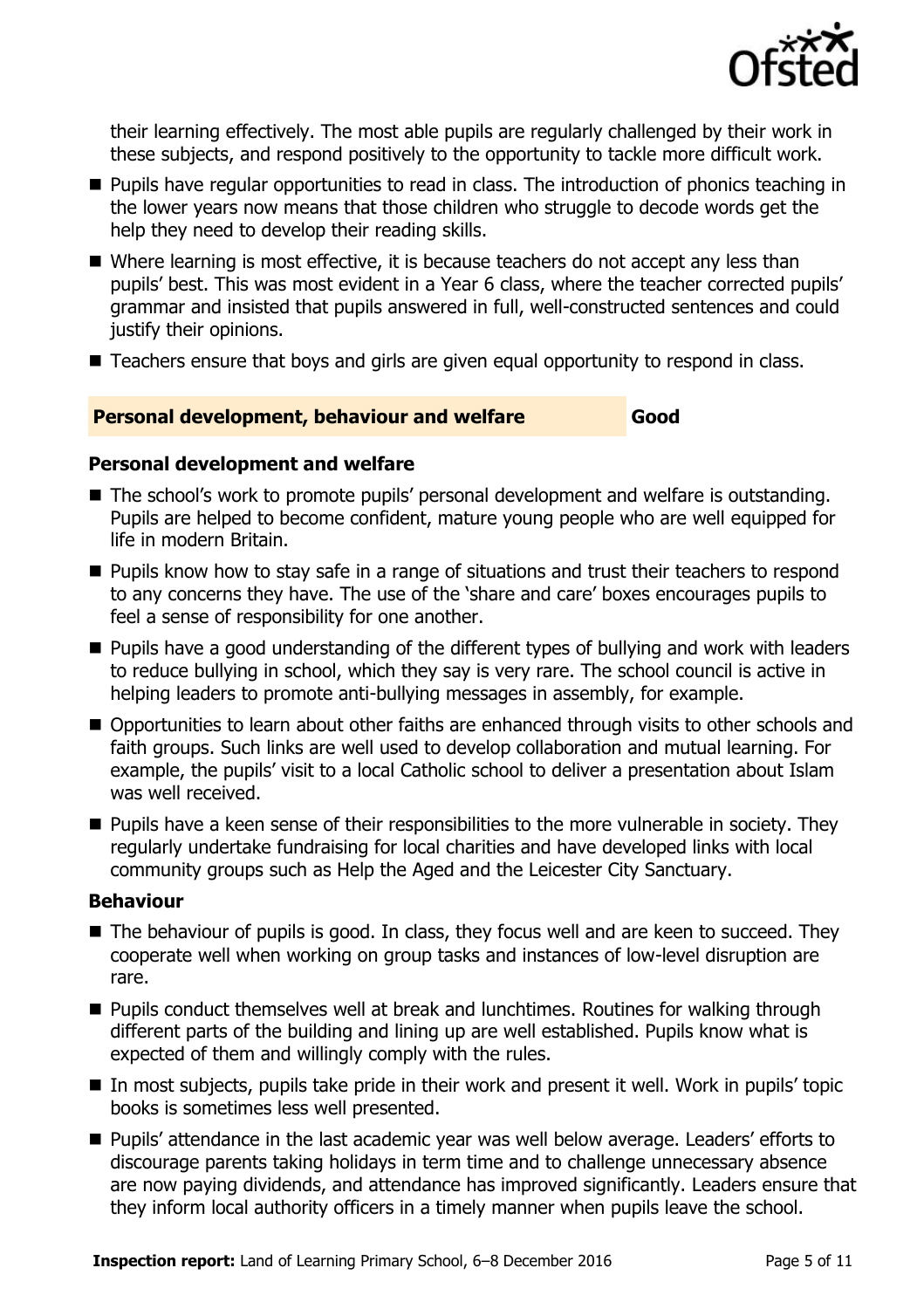

### **Outcomes for pupils Requires improvement**

- Outcomes require improvement because pupils do not make the same good progress in other subjects as they do in English and mathematics. Their skills in science and humanities are markedly less well developed.
- Outcomes in the early years were well below the national average in 2016.
- In English and mathematics, pupils' achievements are generally at least in line with or above the national average. In 2016, the proportion who achieved the expected level in reading, writing and mathematics was above the national average. The proportion who achieved the higher level in these subjects was also above the national average. Where such information is available, this indicates good progress from pupils' different starting points.
- **Pupils read with confidence and fluency. A whole-school focus on the teaching of reading** has led to improved rates of progress in reading.
- The most able pupils make good progress in English and mathematics, because teachers regularly give them challenging tasks to undertake. This is not the case in other subjects, where there work is often too easy.
- The school's tracking system is used well to highlight and address any underachievement in English and mathematics. Regular meetings between teachers and leaders ensure a systematic focus on pupils' achievements in these subjects.
- At the end of key stage 2, pupils are well prepared for the next stage of their education in the core skills of English and mathematics.
- Leaders have begun a programme of careers education to teach pupils about the opportunities that are open to them. Visits by a local dentist, pharmacist and other professionals have begun to give pupils a flavour of some of the careers they may choose to follow.

#### **Early years provision Requires improvement**

- The independent school standards are met in full in the early years. The statutory requirements of the early years are met.
- In the last academic year, the proportion of children who achieved a good level of development was well below the national average. Less than half of the children were well prepared for key stage 1.
- Teaching in the early years does not always build on what children know and can do. The most able children are not challenged to develop their skills quickly enough.
- Teachers' questioning of children is sometimes limited, and requires little more than oneword answers. Children do not always get the support they need to develop their language skills.
- At times, children lose focus and teachers and other staff do not intervene quickly enough to get them back on track with their learning. This limits the progress that children make.
- Since the previous inspection, leaders have made improvements to the early years provision, including to the outdoor area. Staff make the most of the challenge faced by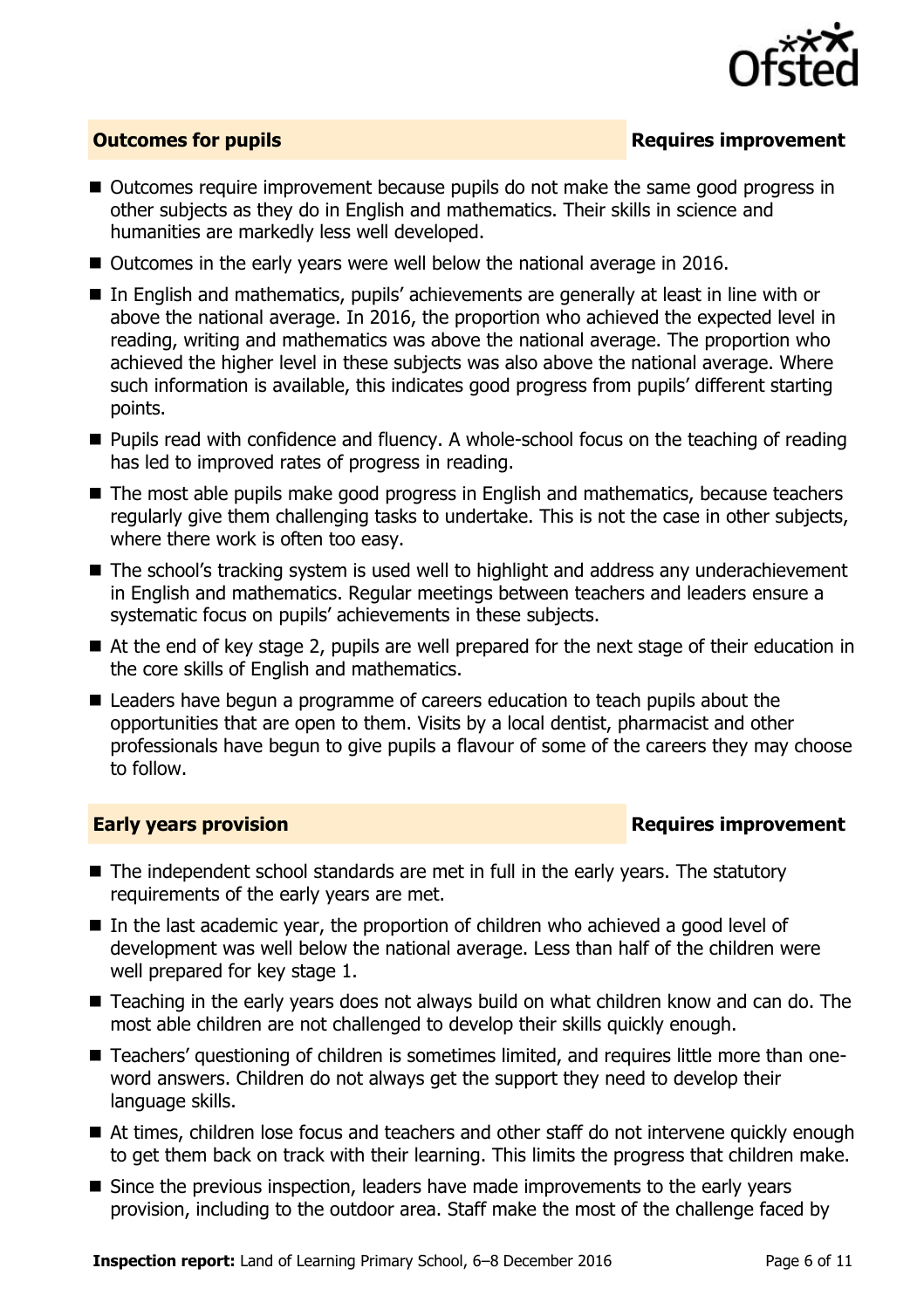

the design of the early years provision, and ensure that they plan activities well to cover the different areas of children's learning.

- Relationships with staff are positive and nurturing. Children feel safe, settle quickly and relate well to other children and adults.
- Children who speak English as an additional language receive good support. When they are able to, staff use both the home language as well as English to promote children's learning. An example of this was seen when a teacher questioned one boy in English and French to check his understanding.
- Leaders have introduced a new tracking system and now have a much clearer understanding of the progress that children are making. This is enabling them to intervene much more quickly when children are not making good progress.
- Children's learning journeys are used well to support their learning. Parents make a good contribution to their child's learning, through the learning journeys, as well as their participation in activities such as the regular 'stay and play' sessions.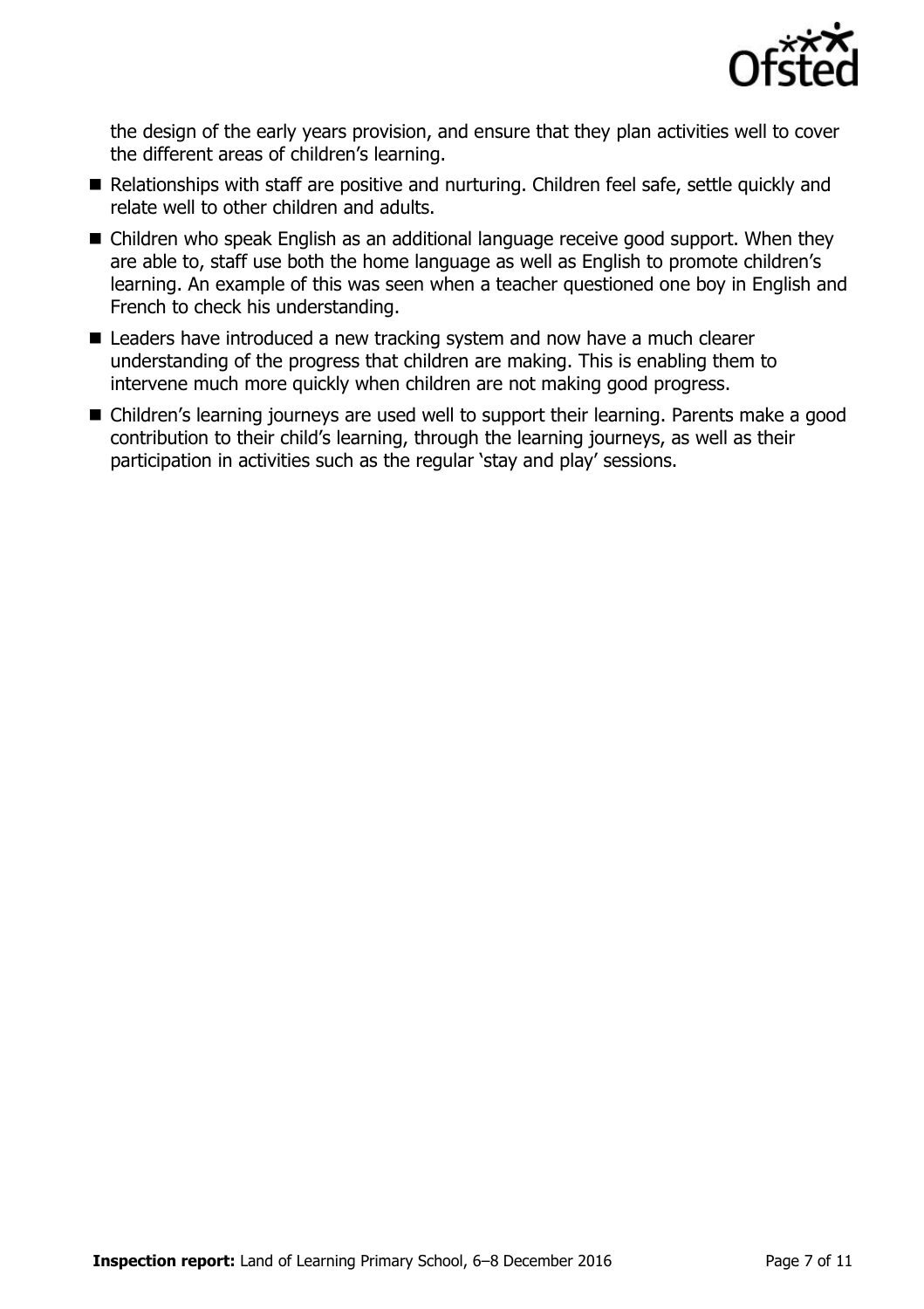

# **School details**

| Unique reference number  | 135858   |
|--------------------------|----------|
| DfE registration number  | 856/6022 |
| <b>Inspection number</b> | 10020934 |

This inspection was carried out under section 109(1) and (2) of the Education and Skills Act 2008, the purpose of which is to advise the Secretary of State for Education about the school's suitability for continued registration as an independent school.

| Type of school                      | Other independent school    |
|-------------------------------------|-----------------------------|
| School category                     | Independent school          |
| Age range of pupils                 | 4 to 11                     |
| Gender of pupils                    | Mixed                       |
| Number of pupils on the school roll | 239                         |
| Number of part-time pupils          | 0                           |
| Proprietor                          | Evington Muslim Centre      |
| Chair                               | Mustaq Ahmed Patel          |
| <b>Headteacher</b>                  | Sara Vania                  |
| Annual fees (day pupils)            | £1700                       |
| Telephone number                    | 01162 735431                |
| <b>Website</b>                      | www.landoflearning.co.uk    |
| <b>Email address</b>                | office@landoflearning.co.uk |
| Date of previous inspection         | $1-3$ October 2013          |

#### **Information about this school**

- Land of Learning Primary School is a Muslim school located in the Evington area of Leicester. It is owned and run by the Evington Muslim Centre. A school committee, consisting of members of the trustees of the centre, governs the school.
- The school opened in 2009 with a Reception class group and moved into newly built premises in the grounds of the mosque in 2012. There are three floors. The ground floor is used for the separately registered Nursery. The first and second floors are used for the school. The school accommodation is used at the end of every school day as a madrassa and also for meetings in the evenings and at weekends.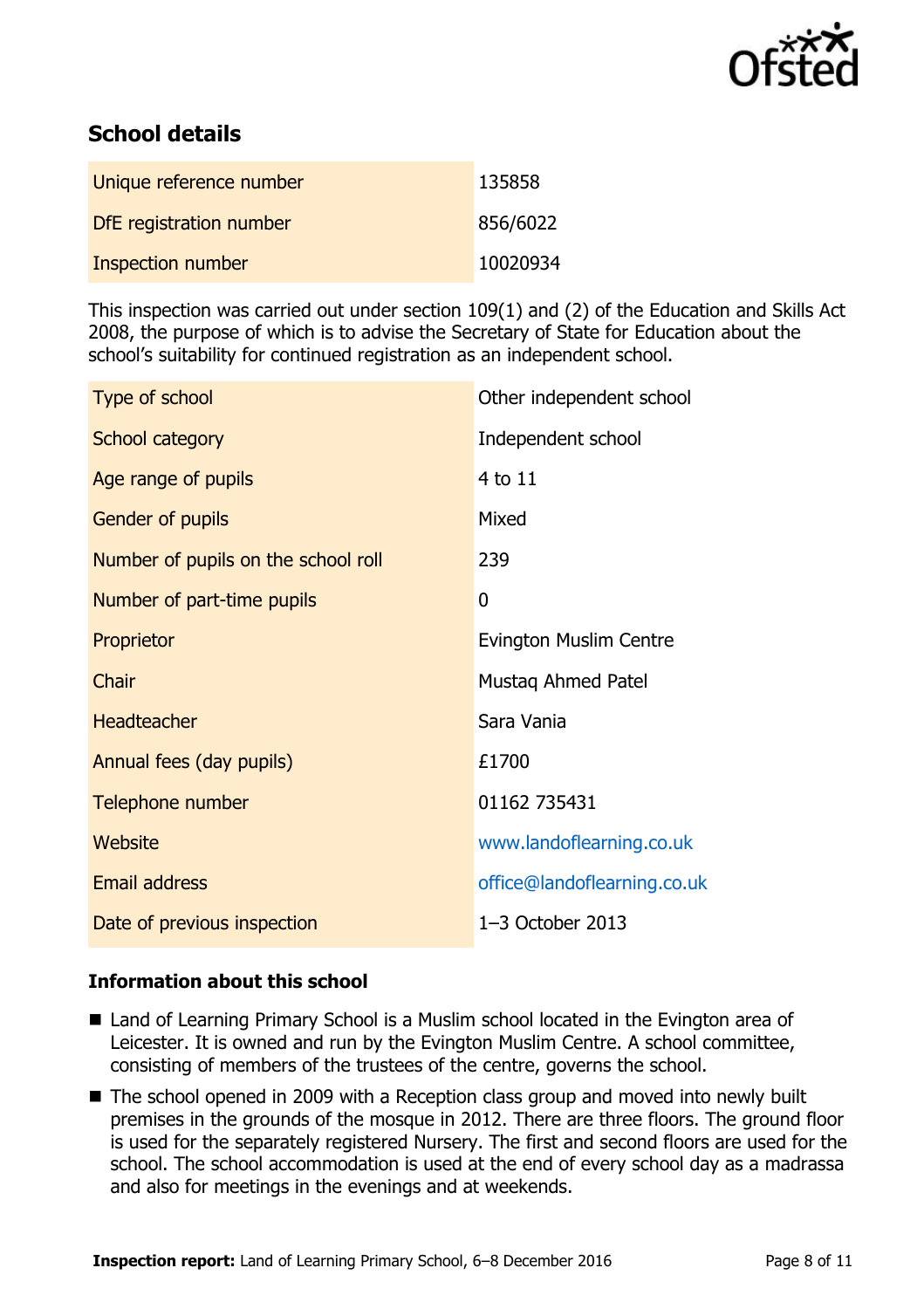

- The school was inspected in October 2013 and was judged to be adequate. A few of the independent school standards were found not to be met. A follow-up progress monitoring in May 2014 found that the school had made good progress in implementing its action plan, and that the independent school standards were now met in full.
- The school has increased its numbers each year. It now has 239 pupils on roll. The school is registered to admit up to 300 primary-age boys and girls.
- Most pupils are of Asian, Arab or African heritage and most speak English as an additional language.
- There are very few pupils who have special educational needs/and or disabilities.
- The headteacher was appointed in September 2013. She currently oversees leadership of the separate nursery provision as well as the main school.
- The school does not make use of any alternative provision.
- Land of Learning Primary School aims to create a happy, safe and secure environment where each child is given the opportunity to learn and live with others. It also seeks to provide firm foundations for children to build on and further develop their knowledge and well-being.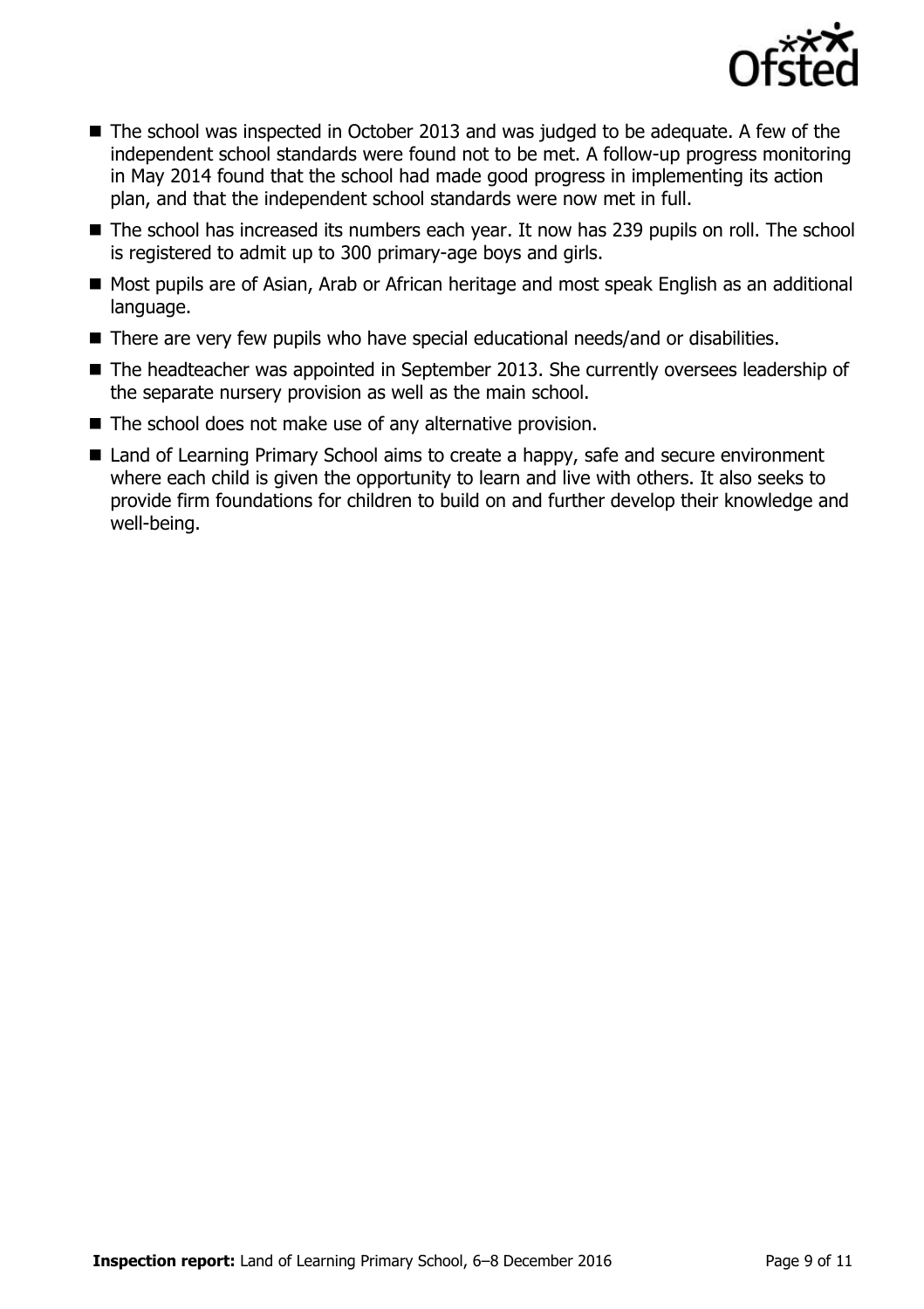

# **Information about this inspection**

- Inspectors observed learning in all classes. On some visits to classes, inspectors were accompanied by senior leaders.
- Meetings were held with the headteacher, deputy headteacher and phase leaders. The lead inspector met with four governors, including the chair of the governing body.
- A range of documentation was reviewed, including the school's self-evaluation and development plans, information about pupils' learning and progress, records of the monitoring of teaching and staff appraisals and minutes of the meetings of the governing body. Inspectors scrutinised a range of school policies and records relating to safeguarding, behaviour and attendance.
- **Inspectors spoke formally with two groups of pupils and informally with others in class** and at breaktimes. They listened to pupils reading, including a group of most able readers.
- Inspectors took account of the 15 responses to Parent View, Ofsted's online questionnaire, and the responses to the free-text service. The 30 responses to the staff survey were also taken into account.
- A range of evidence relating to the school's curriculum was considered, including teachers' long-term and medium-term planning, attendance at extra-curricular activities and a video of the pupils' residential trip.

#### **Inspection team**

| Deirdre Duignan, lead inspector | Her Majesty's Inspector |
|---------------------------------|-------------------------|
| <b>Michael Onyon</b>            | Ofsted Inspector        |
| Mary Maybank                    | Ofsted Inspector        |